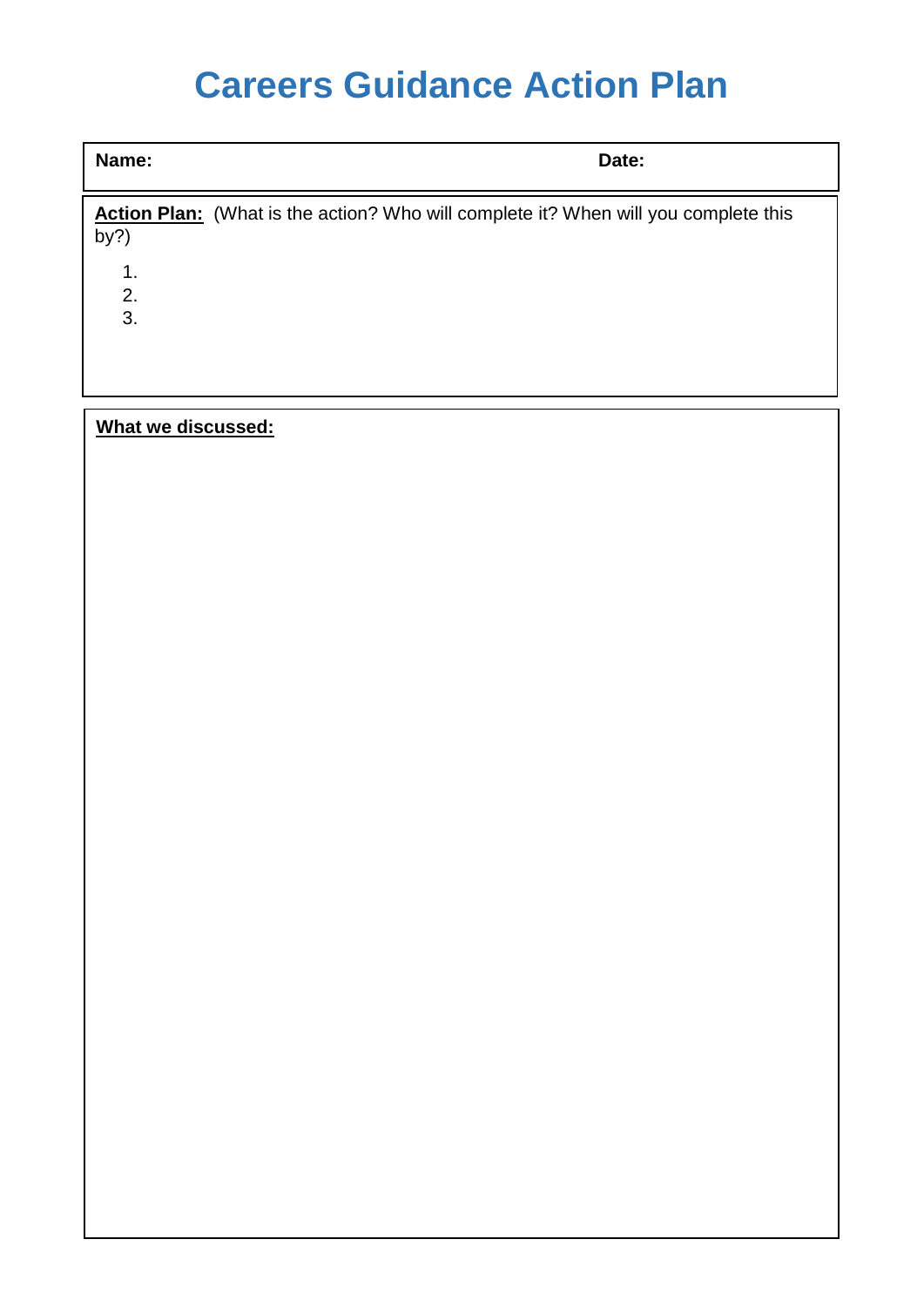**Websites to explore:**

#### **Evaluation:**

| 1. How clear are you about your future plans?               | <b>Before</b><br>Interview | After Interview |  |
|-------------------------------------------------------------|----------------------------|-----------------|--|
| 2. How clear are you about the actions you<br>need to take? | <b>Before Interview</b>    | After Interview |  |

Additional Comments:

My Careers Action Plan is a true record of what has been discussed and agreed between the young person and their Careers Adviser during the careers meeting. I am happy for my Careers Advisor to take brief notes and keep track of destinations on the system that only staff see. It is clear to me what will be confidential. I will let them know of anything I am not comfortable sharing and I have the right to ask about my data and confidentiality.

#### **Signed by young person:**

**Date:**

**Careers Advisor Signature:** *Vaidehi Ranavaya BA (Hons), MA, RCDP.*

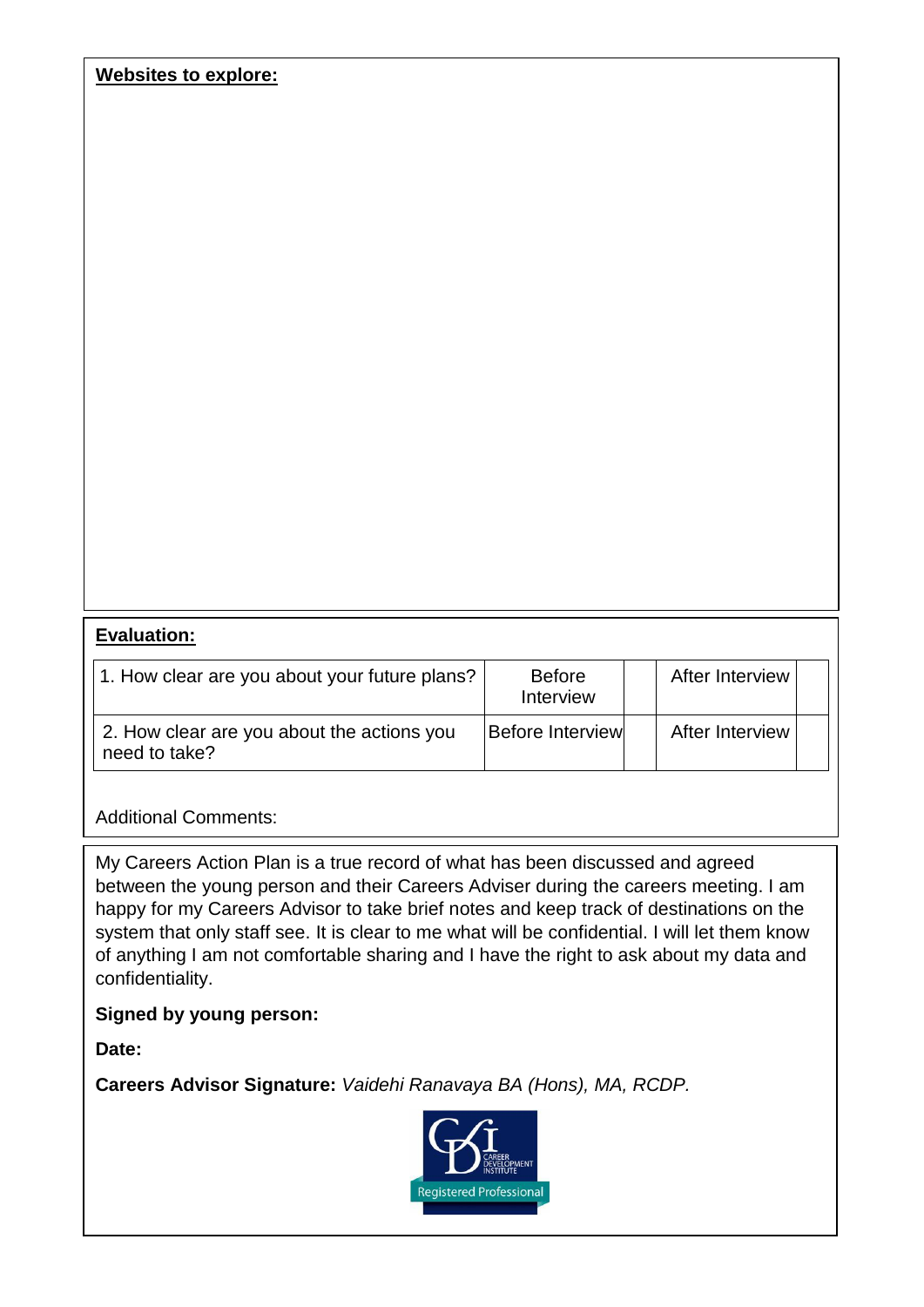#### **When and how to apply:**

You will have to apply in the autumn term on a website called **HelpYouChoose.** You will receive support with how to do this.

**The deadline for applications is by 29 November of year 11** – places will get full after and there is no guarantee for a space after this point.

#### **Post 16 Options General Info:**

Please see the **Post 16 Pack for a breakdown of different pathways and resources.** Remember you can always email me on [VRanavaya@nnat.org.uk](mailto:VRanavaya@nnat.org.uk) if you have any questions or would like to see me.

At the start of your careers guidance interview, your careers advisor will ask you two questions and then ask you these questions again as you finish your interview. This is to assist you and your advisor to know how the interview has helped you with your career planning.

|                                                             | 1                                 |                                                                                 |                                                                                            |                                                                                    |
|-------------------------------------------------------------|-----------------------------------|---------------------------------------------------------------------------------|--------------------------------------------------------------------------------------------|------------------------------------------------------------------------------------|
|                                                             | <b>Not clear</b>                  | <b>Partly clear</b>                                                             | <b>Clear</b>                                                                               | <b>Very clear</b>                                                                  |
| How clear are you about<br>your future plans?               | Have no ideas.                    | Have a general idea e.g.<br>want a job / an                                     | Have started to narrow<br>down my options and                                              | Am completely clear about<br>my career idea and route e.g.                         |
|                                                             | Do not know what I want<br>to do. | apprenticeship / to stay<br>on at school / go to<br>college / go to university. | develop preferences e.g.<br>type of job /<br>apprenticeship / course<br>that I want to do. | know the precise job or<br>course of study and where<br>and what level, in detail. |
| How clear are you about<br>the actions you need to<br>take? | Have no action planned.           | Know I need to do<br>something e.g. get more                                    | Have some ideas about<br>what I need to do / to                                            | Know exactly what I need<br>to do / to find out more                               |
|                                                             | Do not know what I need<br>to do. | information, do more<br>research.                                               | find out about / to<br>research.                                                           | about.                                                                             |
|                                                             |                                   |                                                                                 | Have made a start.                                                                         | Know all the steps I need<br>to take.<br>Have made a start.                        |